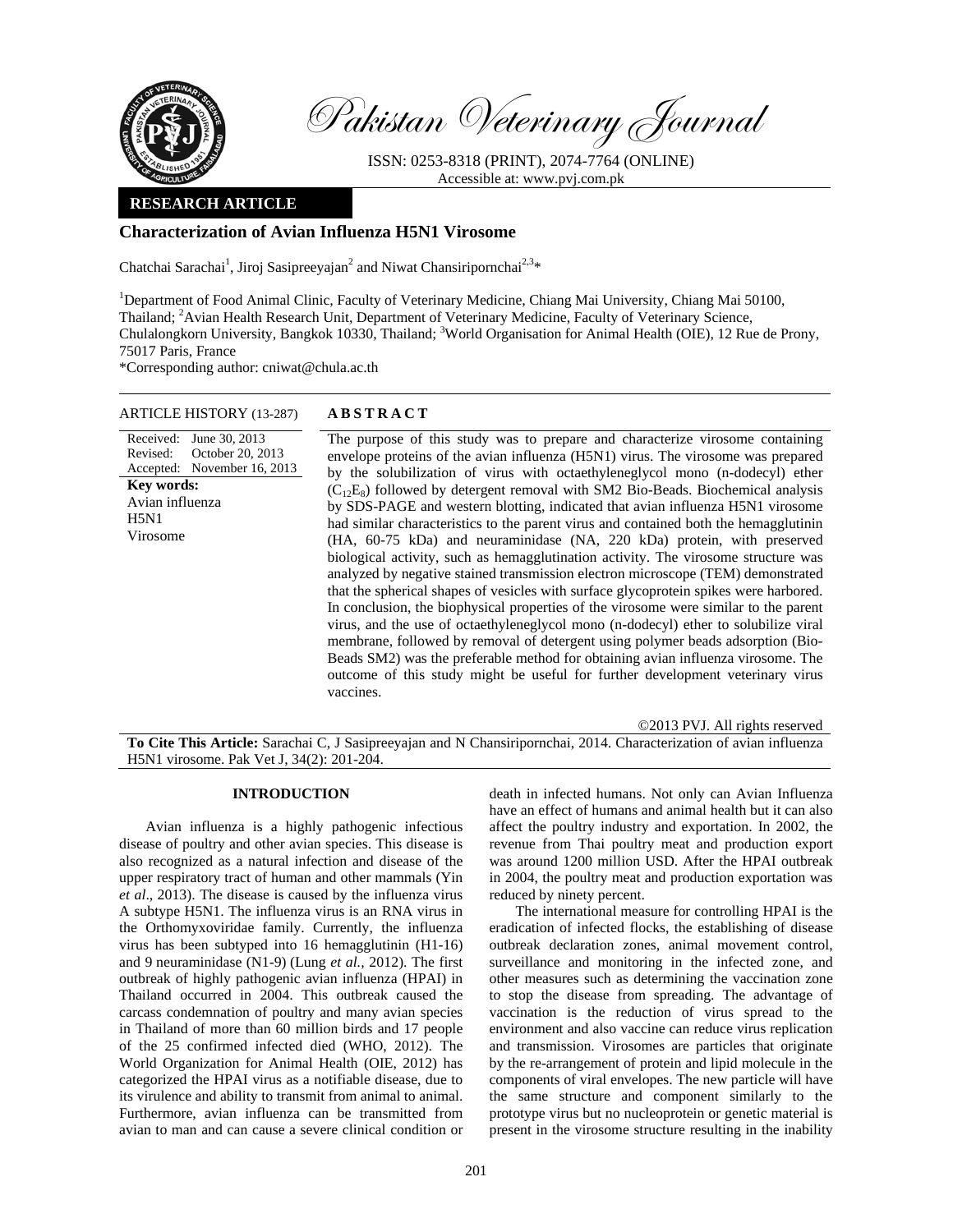of the virosome to replicate in the host cells (Huckrieda *et al.,* 2003; Wilschut, 2009). Anyhow, the virosome still has the property of stimulating the immune system (Gluck and Metcalfe, 2003). The virosome is expected to be an alternative way of developing vaccines for the prevention and control of avian influenza virus (AIV) in poultry. The objective of the experiment was to develop and characterize the virosome originating from AIV H5N1.

# **MATERIALS AND METHODS**

**Virus preparation and inactivation:** Influenza virus A/Chicken/Nakorn-Pathom/Thailand/CU-K2/04 (H5N1) was used to inoculate the allantoic sac of 10-day-old specific antibody negative, embryonated chicken eggs. The eggs were observed for 24-72 h post inoculation. The allantoic fluid of the inoculated eggs was collected and centrifuged 1000 x g, 15 min. The supernatant was stored at -70°C until used. The AIV antigen for producing virosomes in this study had hemagglutination (HA) titer of 256 HA unit/50 µl. The virus was inactivated by treatment with 0.01 M BEI (pH 8.5) for 6 h and inoculated into 10-day-old chicken embryonic eggs for 2 passages that were intended to assure the inactivation efficacy (Sarachai *et al.,* 2010)

**Virus purification by Sucrose gradient solutions:** The sucrose gradient was prepared by a laying process of linear gradient (Griffith, 1986). The sediment of the virus was separated from the supernatant, dissolved in HNE buffer (150 mM NaCl, 0.1 mM EDTA and 5 mM HEPES adjust pH to 7.4) (Metsikko *et al.,* 1986) and centrifuged in  $10-60\%$  (w/v) sucrose gradient at  $100,000 \times g$ (Beckman, SW41Ti), 4°C for 16 h. The virus bands were collected and stored at -70°C until used for virosome preparation.

**Virosome preparation:** Virosome preparation was done with octaethyleneglycol mono (n-dodecyl) ether  $(C_{12}E_8)$ (Bron *et al.,* 1993). One mg of purified virus was diluted and centrifuged. The supernatant was removed and the sediment was added 100 mM  $C_{12}E_8$  in 0.7 ml HNE buffer. The virus and  $C_{12}E_8$  were mixed. The nucleocapsid proteins were separated from the solution by centrifugation. The  $C_{12}E_8$  was washed from the nucleocapsid and removed by BioBead SM2 (BioRad, Hercules, CA). The suspension exhibited turbidity indicating virosome forming and then centrifuged in 10- 40% discontinuous sucrose gradient at 130,000 x g (Beckman, TLS-55 SW), 4°C for 90 min. The virosome band was located between the sucrose layers.

#### **Physiological characterization of virosomes**

**Morphological study:** An electron microscope was used to study the morphology, structure and particle size of AIV and its virosomes. The negative-staining was followed Homhuan *et al.* (2004). Transmissible electron microscopy (TEM; JEM-2010) was used at 80 kV.

**Viral protein component by sodium dodecyl sulfate polyacrylamide gel electrophoresis (SDS-PAGE) and Western blotting:** SDS-PAGE and Western blotting were used for the protein separation and identification (Westermeier and Marouga, 2005). The SDSpolyacrylamide gel was transferred to nitrocellulose membranes (BioRad, Singapore) and blocked overnight. The specific antibody of AIV (National institute of animal health, Thailand) was diluted 1:1,000 and soaked in the nitrocellulose membrane for 1 h. The protein was detected by goat anti-chicken immunoglobulin G (IgG) labeling with horseradish peroxidase (KPL, USA) in TBS-3% nonfat milk in a ratio of 1:2,500 ( $v/v$ ) for 2 h incubated with 0.6% 3,3'-diaminobenzidine carbonyl chloride in Tris-HCl (pH 7.6) with 0.03% hydrogen peroxide for 10- 30 min until the color had developed.

# **Biological characterization of virosomes**

**Hemagglutination activity test:** The HA assays were followed the OIE Manual of Diagnostic Tests and Vaccines for Terrestrial animals (2012).

**Reverse Transcriptase-Polymerase chain reaction (RT-PCR) analysis for nucleoprotein (NP) contamination:** RT-PCR analysis was used for checking the NP contamination in virosome by the primers specific to NP. The viral RNA of AIV was extracted by QIAamp® viral Mini kit (Qiagen, USA). The first amplification reaction was carried out with one-step RT-PCR  $(AccessQuick^{TM} RT-PCR system, Promega, USA)$  by the NP forward primer of 5'-TAGTCGACTCAGTGACTAT GAAGG-3' and the NP reverse primer of 5'-GACTCGA GTGGAGTCCATTGCTT-3' (Jin *et al.,* 2004). The PCR reaction was followed by reverse transcription reaction at 48°C for 60 min, 1 cycle; initial denaturation at 95°C for 2 min, 1 cycle; denaturation at 95°C for 30 sec; annealing at 55°C for 30 sec and extension at 72°C for 1 min. The PCR was processed for 40 cycles with the final extension step at 72°C for 10 min (Amonsin *et al.,* 2006). The amplification products were visualized by means of ethidium bromide staining after electrophoresis in a 1.5% agarose gel.

### **RESULTS**

**Virus purification and virosome preparation:** AIV H5N1 was replicated by injection into the allantoic cavity of 9-11 embryonated eggs which were specifically antibody negative to AIV. Glycoprotein on the surface of virus was separated from the viral molecule using detergent ( $C_{12}E_8$ ).  $C_{12}E_8$  was used for breaking down the mentioned lipid structure for separating the nucleocapsid protein from the virus when the nucleocapsid was removed by centrifugation and the viral suspension could be clarified. Biobead (SM2) was added into the solution for absorbing  $C_{12}E_8$  resulting in the arrangement of glycoprotein and phospholipid to form a new structure that was similar to the intact virus resulting in the turbidity of the solution. When detergent was absorbed from the solution, the virosome was separated from the solution by centrifugation by 10-40% discontinuous sucrose gradient at 130,000 x g. The virosome band appeared in a turbidity band between 10 and 40% sucrose concentration.

**Protein components of AIV and the virosome:** SDS-PAGE was used to analyze the component protein of the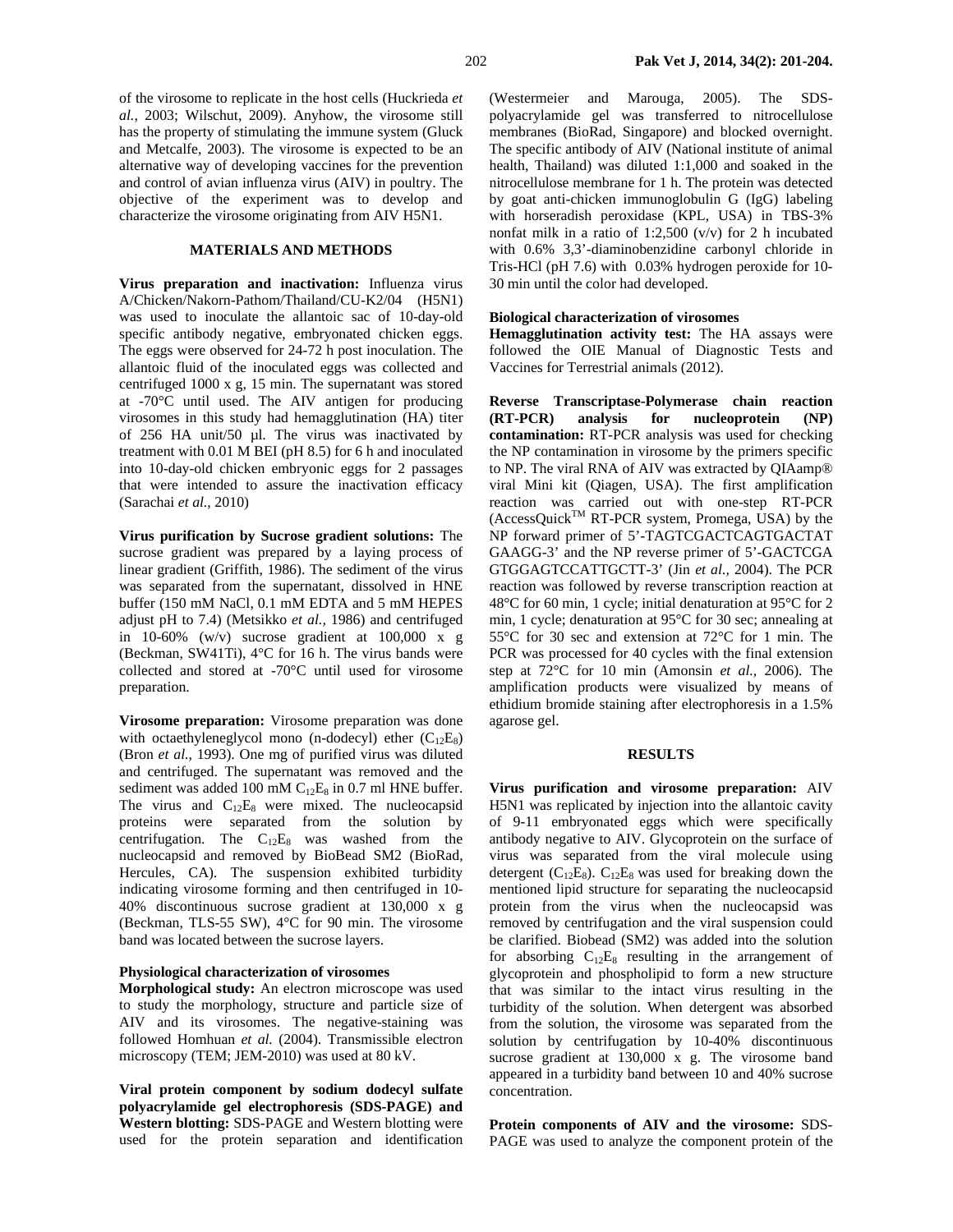virosome. The protein component of the virosome differed from the protein of prototype AIV. The band of molecular weight 10-50 kDa protein appeared only in AIV. Generally, the molecular weight at 10-50 kDA of AIV was composed of nucleoprotein (~56,000 Da), Matrix protein (~10,000-27,000 Da) and NS protein  $(-14,000-27,000)$  Da). The protein of molecular weight 60-220 kDa appeared on both kinds of AIV and virosome. These kinds of protein composed of glycoprotein hemagglutinin, polymerase protein and neuraminidase (Fig. 1A). Western blotting was used to study the protein components of AIV and the virosome. A specific antibody against AIV H5N1 was used. The result shows the protein component of virosome was 60-75 kDa and 220 kDa protein (Fig. 1B).

**Morphological study by electron microscope:** A negative-staining transmission electron micrograph of AIV H5N1 revealed a spherical viral particle with dimensions of 80-120 nm and a glycoprotein structure of hemagglutinin and neuraminidase. A negative-staining transmission electron micrograph of the virosome also found the structure was similar to the AIV H5N1 virus. (Fig. 2A and 2B).

**Biological characterization of virosome and Contamination of nucleoprotein in virosome:** The virosome originating from AIV H5N1 exhibited the property to agglutinate chicken erythrocytes similar to AIV H5N1. The result indicates that virosome particles inactivated by BEI still conserve the property of erythrocyte agglutination (Fig. 3). The nucleoprotein of 2 sets of virosome preparation was tested for nucleoprotein contamination. No contamination of the nucleoprotein was found in virosomes compared with AIV H5N1 indicating no nucleoprotein in virosomes for replication when administered in the animal experiment.

### **DISCUSSION**

The virosome is a particle constructed by the arrangement of lipid and protein on viral envelopes to create a new structure and components similar to the prototype virus (Huckrieda *et al.,* 2003). The process of creating the virosome will destroy the lipid structure by various kinds of detergents that have the property of destroying and re-arranging lipid after the detergent has been removed (Bron *et al.,* 1993). The virosomal structure is similar to the prototype virus in respect of its morphology and ability to bind between the proteins on the virosome envelope and the specific position of the host cells and movement throughout the host cell. However, the virosome is a particle that does not contain genetic material so; the virosome cannot replicate and multiply in the host cells (Huckriede *et al.,* 2003). The protein structure of the virosomal particle still has the ability to elicit immunity (Huckrieda *et al.,* 2003)

The virosome preparation by dissolving lipid with various kinds of detergents such as Triton-X100, octylglycoside or octaethyleneglycol mono (n-dodecyl) ether  $(C_1, E_8)$  found a residue of detergents so a process of separating the detergent was needed by absorption with styrene-divinylbenzene copolymer (Bio-Beads SM2).



**Fig. 1:** The protein component of AIV H5N1 and the virosome were analyzed by SDS-PAGE.  $M =$  molecular weight marker, kDa, A= AIV H5N1,  $N =$  nucleocapsid protein,  $V =$  virosome protein (A). The protein component of AIV H5N1 and virosome by Western blotting. A  $=$  AIV H5N1, N = nucleocapsid, V = virosome (B).



**Fig. 2:** Negative staining transmission electron micrograph (TEM) of AIV H5N1 **(**A) and virosome **(**B) **(**80,000x) showed the spherical vesicles with the glycoprotein structure of viral envelopes.

| AM                                            |  |
|-----------------------------------------------|--|
| <b>VROSOME</b><br><b>NULLEOCAPSIDEROTEINS</b> |  |

**Fig. 3:** The biological property of virosome prepared from AIV H5N1 by HA test.

After complete absorption, the phospholipid accumulated and merged to create cell membrane structure and glycoprotein component of hemagglutinin and neuraminidase on the viral envelopes. The process could be observed through the turning of a clear to a turbid solution after adding Bio-Beads SM2 to the virusdetergent solution. Turbidity increased in the solution when the virosome structure was formed (Bron *et al.,* 1993). Test of the physical properties of the virosome particle revealed that the virosome was similar to the prototype virus. The morphology of the virosome was spherical, diameter 80-120 nm and its glycoprotein protruded from the virosome envelopes (Bron *et al.,* 1993). For analysis of the protein component of the virosome and AIV H5N1 by SDS-PAGE, the result revealed the protein components of the virosome had a molecular weight of 10 kDa, 15 kDa, 25 kDa, 50-55 kDa, 60-75 kDa, 80-90 kDa and 200-220 kDa. The molecular weight of the protein component of the virosome was similar to that of the AIV H5N1 of the Matrix protein, nucleoprotein, hemagglutinin glycoprotein, polymerase